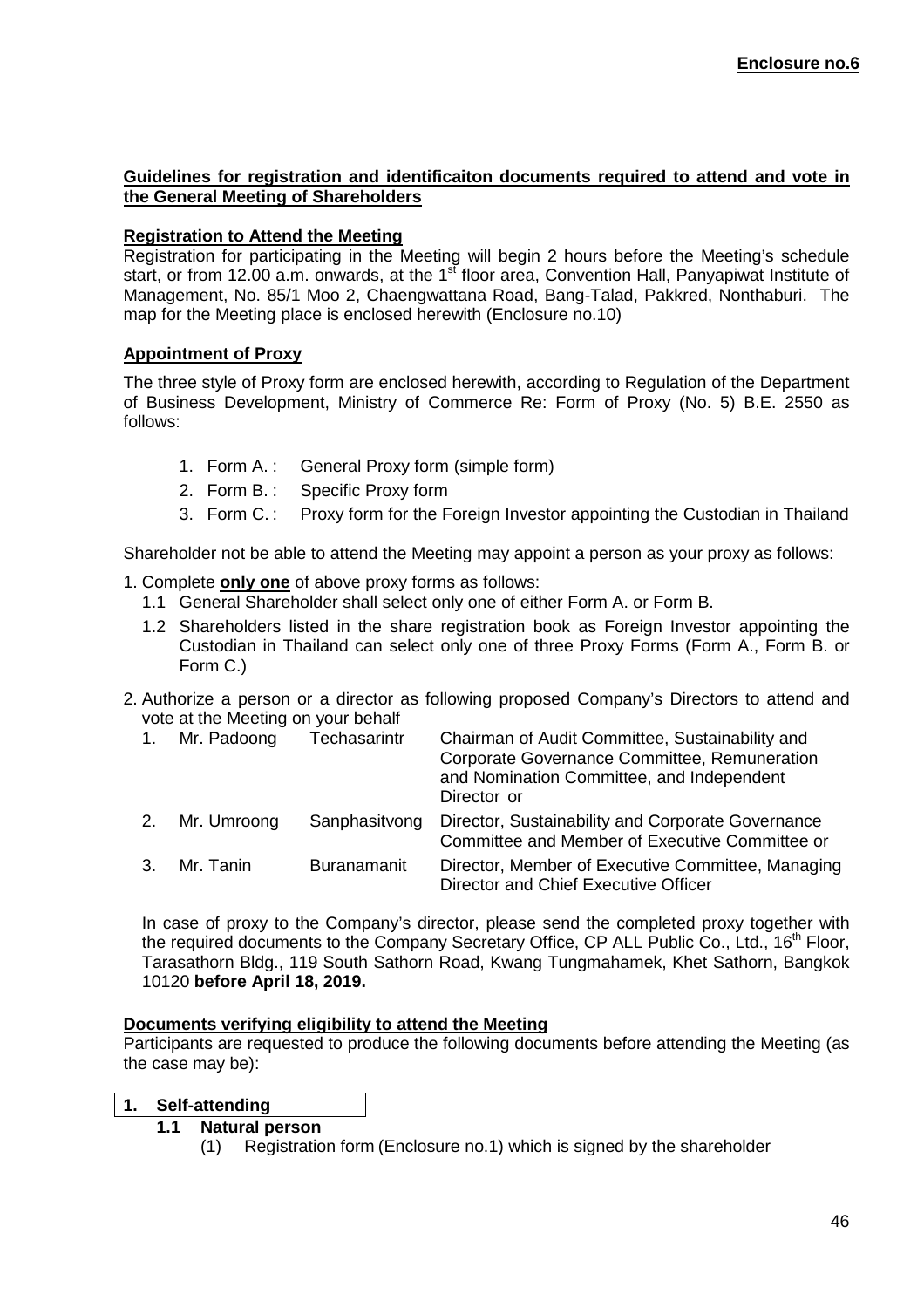(2) Valid official document issued by governmental authorities, e.g. ID card, Governmental ID, driver license or passport, including the evidence of name or last name's change (if any).

## **1.2 Juristic person by Shareholder representative (Authorized director)**

- (1) Registration form (Enclosure no.1) which is signed by the shareholder representative (Authorized director) attending the meeting.
- (2) A copy of the shareholder's Affidavit certified true copy by the Shareholder representative (Authorized director) who attends the meeting showing that the shareholder representative (Authorized director attends the meeting) has the authority to act on behalf of the Juristic person shareholder.
- (3) A valid official document issued by government authorities of the Shareholder representative (Authorized director) as specific in item 1.1 (2).

### **2. Proxy**

# **2.1 Natural person**

- (1) Registration form (Enclosure no.1) which is signed by the Shareholder
- (2) The Proxy Form as attached in Notice (Form A or Form B), completely filled in and signed by the Shareholder and the Proxy
- (3) A copy of valid official document issued by governmental authorities of the Shareholder as specified in item 1.1 (2) which is certified true by the Shareholder.
- (4) Valid official document issued by governmental authorities of the Proxy as specified in item 1.1 (2).

### **2.2 Juristic person**

- (1) Registration form (Enclosure no.1) which is signed by the shareholder
- (2) The Proxy Form as attached in Notice (Form A or Form B), completely filled in and signed by the authorized person of the Juristic person and the Proxy.
- (3) A copy of the shareholder's Affidavit certified true copy by the authorized person of the Juristic person showing that person who sign the Proxy Form has the authority to act on behalf of the Juristic person, who is the shareholder.
- (4) A copy of valid official document issued by governmental authorities of the authorized person as specified in item 1.1 (2) which is certified true by the said authorized person.
- (5) A valid official document issued by government authorities of the Proxy as specific in item 1.1 (2).

### **3. For Foreign Investor appointing the Custodian in Thailand**

- (1) Registration form (Enclosure no.1) which is signed by the Proxy Holder.
- (2) The Proxy Form (Form C) which can be download from www.cpall.co.th, and completely filled in and signed by both Proxy Grantor and Proxy Holder.
- (3) Documents as specified in item 1.2 or 2.2
- (4) Power of Attorney by Foreign Investor authorizing Custodian to sign the proxy form on their behalf.
- (5) Copy of certifying letter that the person singing in the proxy form is authorized to operate custodian business.

In case the original documents are not in English, the English translation shall be prepared and certified true and correct translation by the Shareholder or the authorized person of juristic person.